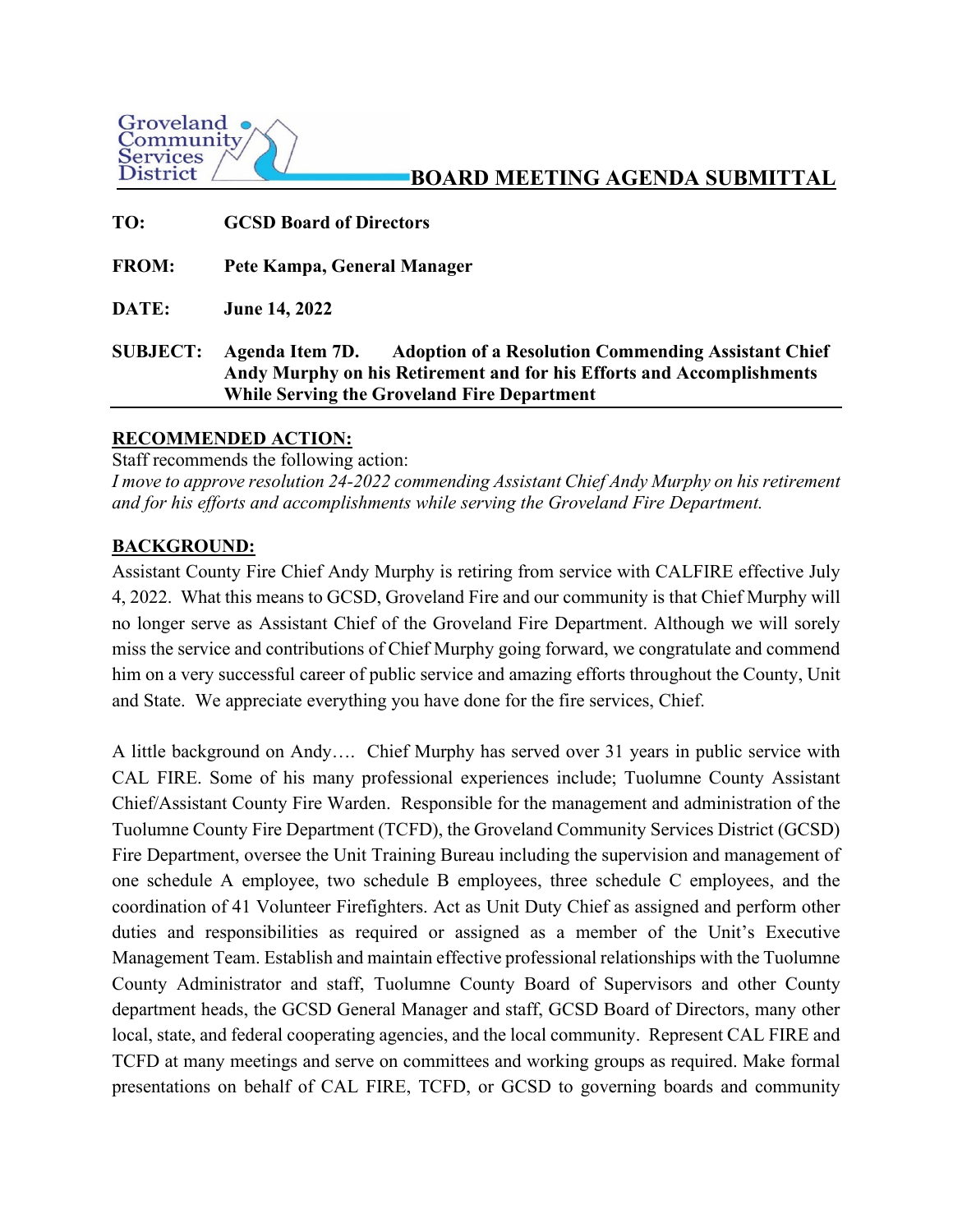groups. Chief Murphy has served 8 years on CAL FIRE Incident Management Teams (IMT) and is currently the CAL FIRE IMT 2 Planning Section Chief. He has taken on many voluntary and challenging projects including serving as the acting TCU Administrative Officer and has also been a part of several different cadres and working groups. Chief Murphy is also an active volunteer with several different community organizations and groups. During his career Chief Murphy has been a labor representative, is a state certified Fire Officer and Fire Instructor, and has received several commendations and awards. He currently is a licensed paramedic and has taken many classes in the Incident Command System and Emergency Management and so much more.

Chief Murphy made many contributions to Groveland Community Services District. He understood the financial hardships that the district has been facing. Chief Murphy made it a priority to pursue grant funding. Station 78 received over 1.3 million dollars in grant funds since 2018 while Chief Murphy was the Assistant Chief. He proved to be a great catalyst in developing a positive relationship and understanding between Groveland Community Services District and Tuolumne County. He was able to assist with getting Tuolumne County to start paying for Amador staffing at the CAL FIRE Groveland station. This eased the financial obligations for Groveland Community Services District. Most recently, he assisted with getting Tuolumne County to commit to providing a second, year-round, fully staffed fire engine in the Groveland area. This will provide a much-needed service for the Groveland community and southern Tuolumne County. His impact has been felt throughout the entire county and beyond; he is a true superhero in our eyes! The District wishes to express our gratitude for Chief Murphy's leadership and service to the Groveland Community Services District and wish him the best in his new endeavors.

## **ATTACHMENTS:**

Resolution 24-2022